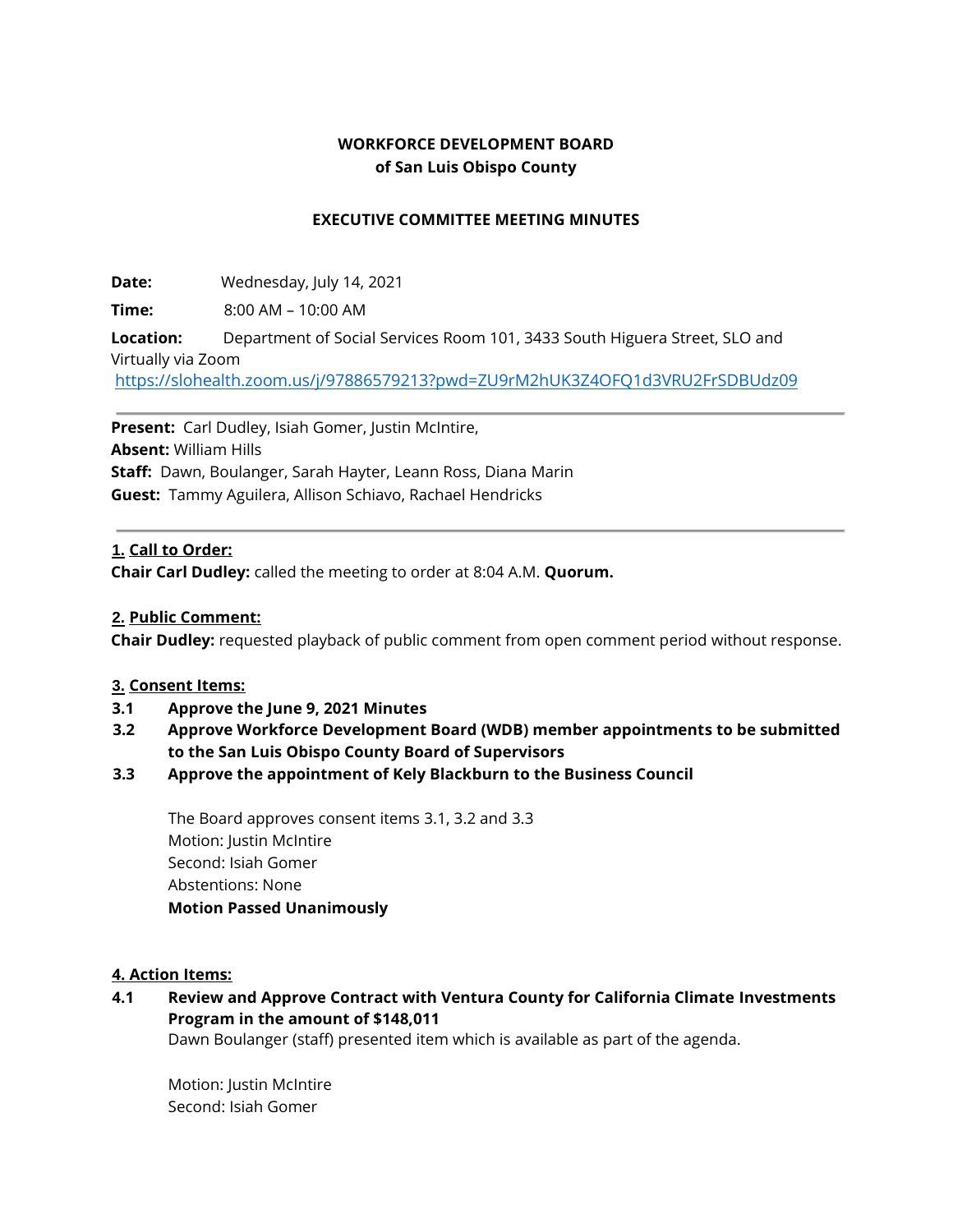## **5.1 Discussion Items:**

## **5.1 Receive Update on Slingshot 4.0 Regional Grant Projects**

Dawn Boulanger (staff member) shared this grant project will help implement digital literacy computer skills training to be ran through AJCC's in San Luis Obispo and Santa Barbara Counties and potentially partner locations to expand access. This came out of a need identified that basic computer skills training were becoming huge gap for job seekers and really needed to be included in the essential employability training already taking place, such as resume preparation. Dawn additionally shared this will include partnering with Adult Ed who offer some of these classes in our community already, in attempt to expand on these rather than duplicating.

Dawn shared there has been an intern brought on from Stanford University working on a project on racial equity in leadership programs and career pathways leading to government work, particularly in San Luis Obispo and Santa Barbara Counties. She will be starting interviews, reaching out to chambers with leadership programs and County ran leadership programs.

### **Chairperson Dudley: Speaks.**

### **6. Reports:**

- **A. Chairman's Report:** Carl Dudley (chair) announced that Verena Latona-Tahlman has been appointed as Chair of Business Council and member of Executive Committee.
- **B. WIOA Services Addressing Barriers to Employment:** Allison Schiavo (guest) shared there are four new WIOA staff being onboarded to the AJCC bringing the office to full staffing. Allison additionally shared the AJCC held a construction job fair with 10 employers and 21 participants, out of that staff has been able to present at the employer's monthly staff meetings resulting in some possible OJT's. AJCC staff also had table at the Paso Robles job fair yesterday, with 23 people stopping by their table to ask questions and handed out 12 information packets.

There is also a training fair being held at Meadow Park on July 28<sup>th</sup> with training providers and agencies that provide funding for training across the community such as Adult Ed programs, EDD, DOR, Laurus College, Cuesta College and Mission Community Services.

Allison additionally shared a success story of Prison to Employment participant, identifying barriers and addressing those to succeed in full time employment.

### **Chairperson Dudley: Speaks.**

**C. Staff Report:** Dawn Boulanger (staff member) reported that Employment Development Department (EDD)staff will be returning to San Luis Obispo, moving into the adjacent suite of the AJCC as a co-located partner with onsite supervisor, Wagner-Peyser, Youth Outreach and Veteran Representative staff. Offering in person services by appointment only.

Sarah Hayter (staff) shared the AJCC and Youth program contracts are moving their way through the County system with Youth contract going to the Board of Supervisors on July 20<sup>th</sup>